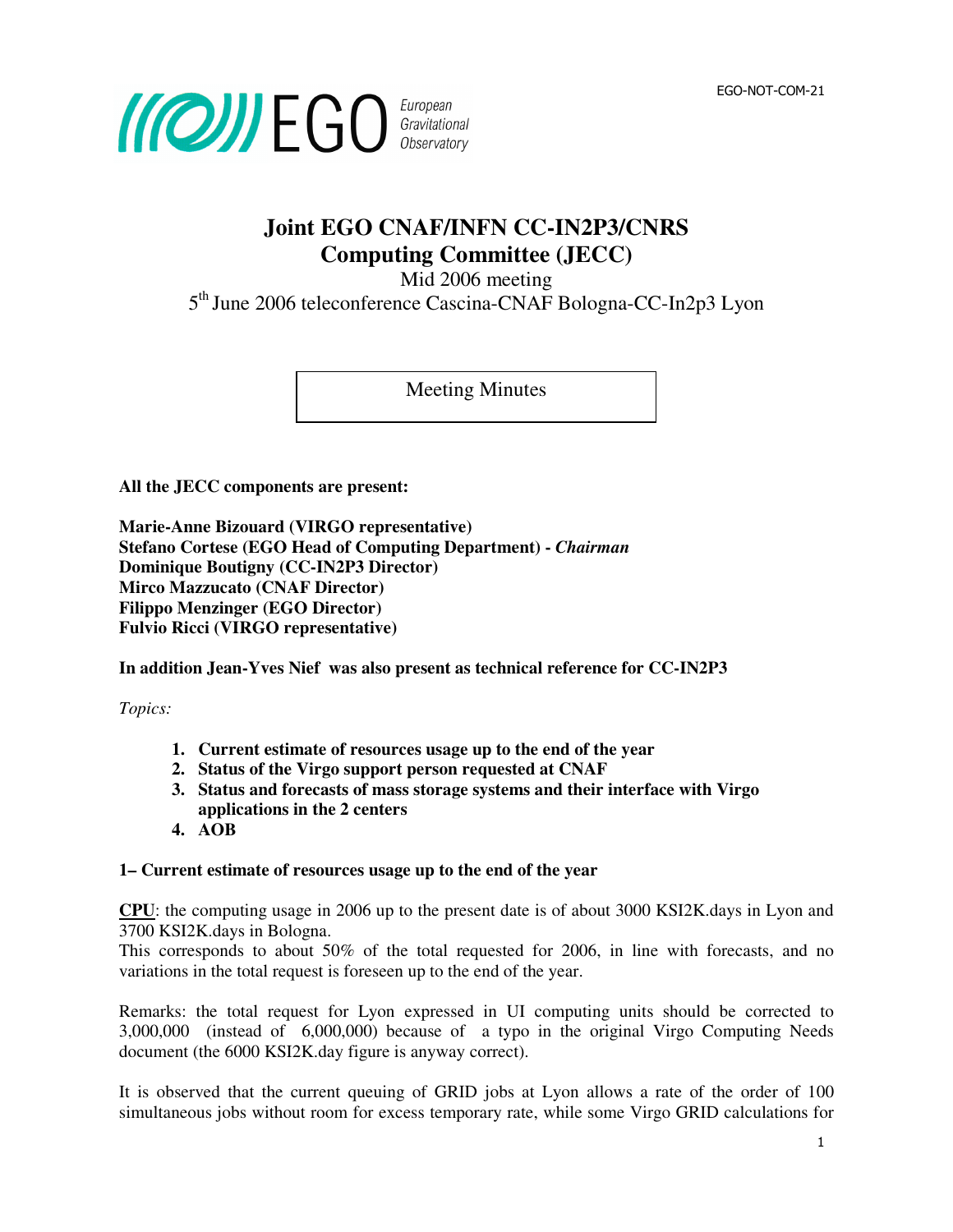# EGO-NOT-COM-10 EGO-NOT-COM-21

the periodics are currently organized in higher rates with spikes of 700 jobs that fit well at Bologna where there is a static preallocation of resources plus an excess rate.

It is agreed that the tuning of the GRID queue at Lyon will be re-examined instead of turning to local job submission that would imply a rethinking of the Virgo software.

It is requested also that the accounting web interface at CNAF will provide the CPU usage also in KSI2K.time computing energy units, besides the CPU hours, in order to verify more easily the real usage.

**Storage**: present allocation is of 38TB, including 27TB of run data up to 2005 and 11TB of 50Hz and trenddata transferred in 2006 and covering up to beginning of May.

The 67TB requested for 2006 will not be fully used because of the posticipation of the Virgo runs. The request for new space is therefore lowered to 33TB for 2006. Of these, 13TB will be used certainly for 50Hz up to the end of the year (10TB of these are already transferred).

### **2– Status of the Virgo support person requested at CNAF**

The selection is ongoing at CNAF and the result should be approved formally by CNAF Institution on 15 June or at the latest on 15 July. Hopefully the person should be available a short time later. This would help a lot in maintaining the consistency of the access to the data for Virgo users of CNAF that is currently a weak point.

### **3 – Status and forecasts of mass storage systems and their interface with Virgo applications in the 2 centers**

In Lyon an XrootD caching software interface has been added in front of HPSS together with an additional server with 2TB of disk cache, increasing the average access speed at a level that is considered fine for data analysis. It is therefore not needed to increase anymore the physical disk cache or the number of tape drives.

The user interface is via special retrieve commands.

In Bologna a work of reordering of data and pointers to the directories on NFS mounted disks has been performed by EGO. This requires that all the volumes be mounted the same way from all the machines used by Virgo, but satisfies the need of interactive browsing through the data.

Another model of access to the data (analogous to HPSS) is proposed by CNAF using the Castor-2 system which is used by LHC experiments, but using a large disk cache in such a way that all the data still resides on disk.

This would in the end improve the manageability of the system and therefore the level of service.

Some tests will be performed and part of the oldest data are being copied to Castor-2.

Anyway the reference access data model for Virgo is still NFS disk mounting until the Castor-2 system will demonstrate to be stable and suitable for the Virgo needs.